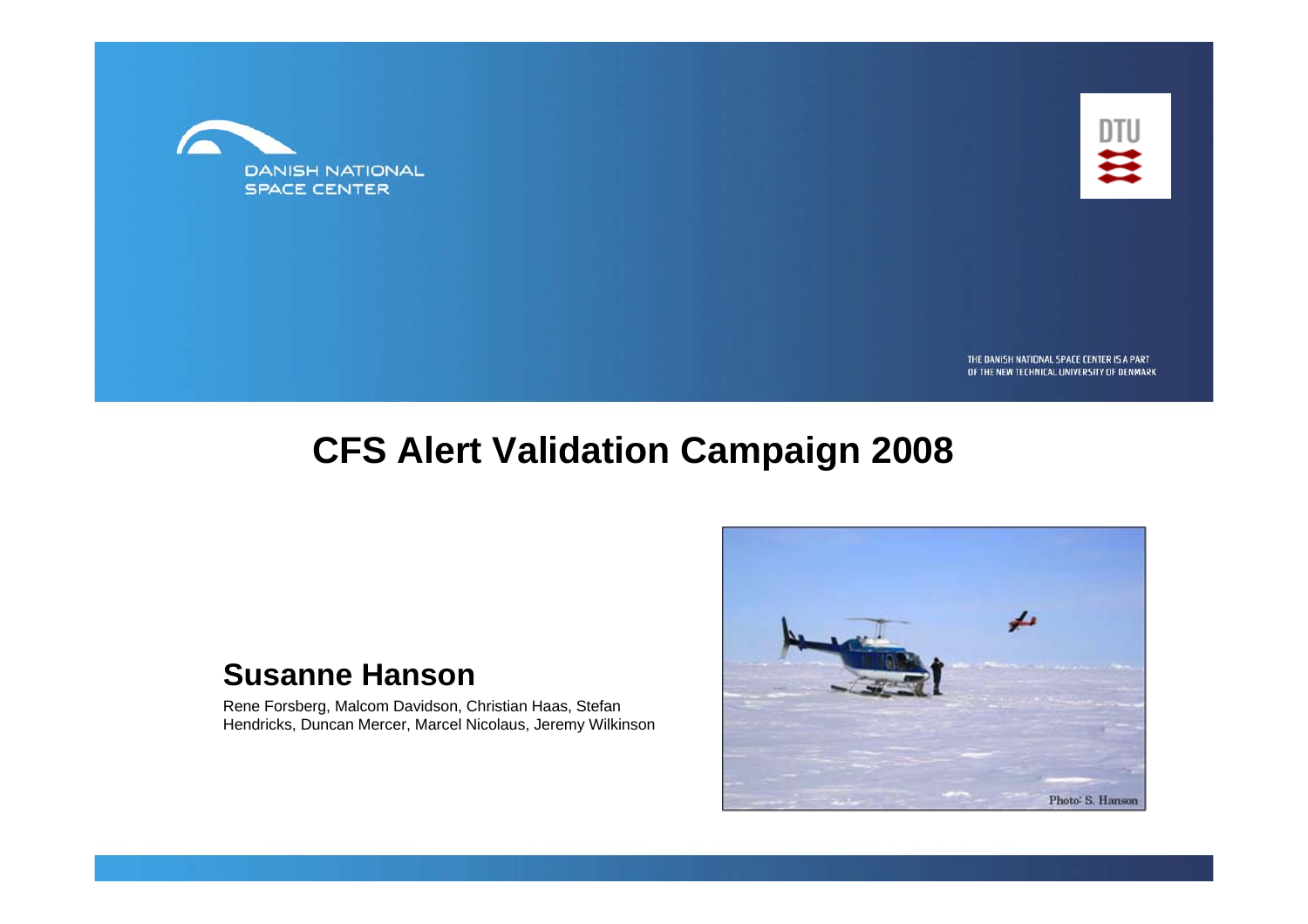

#### Method



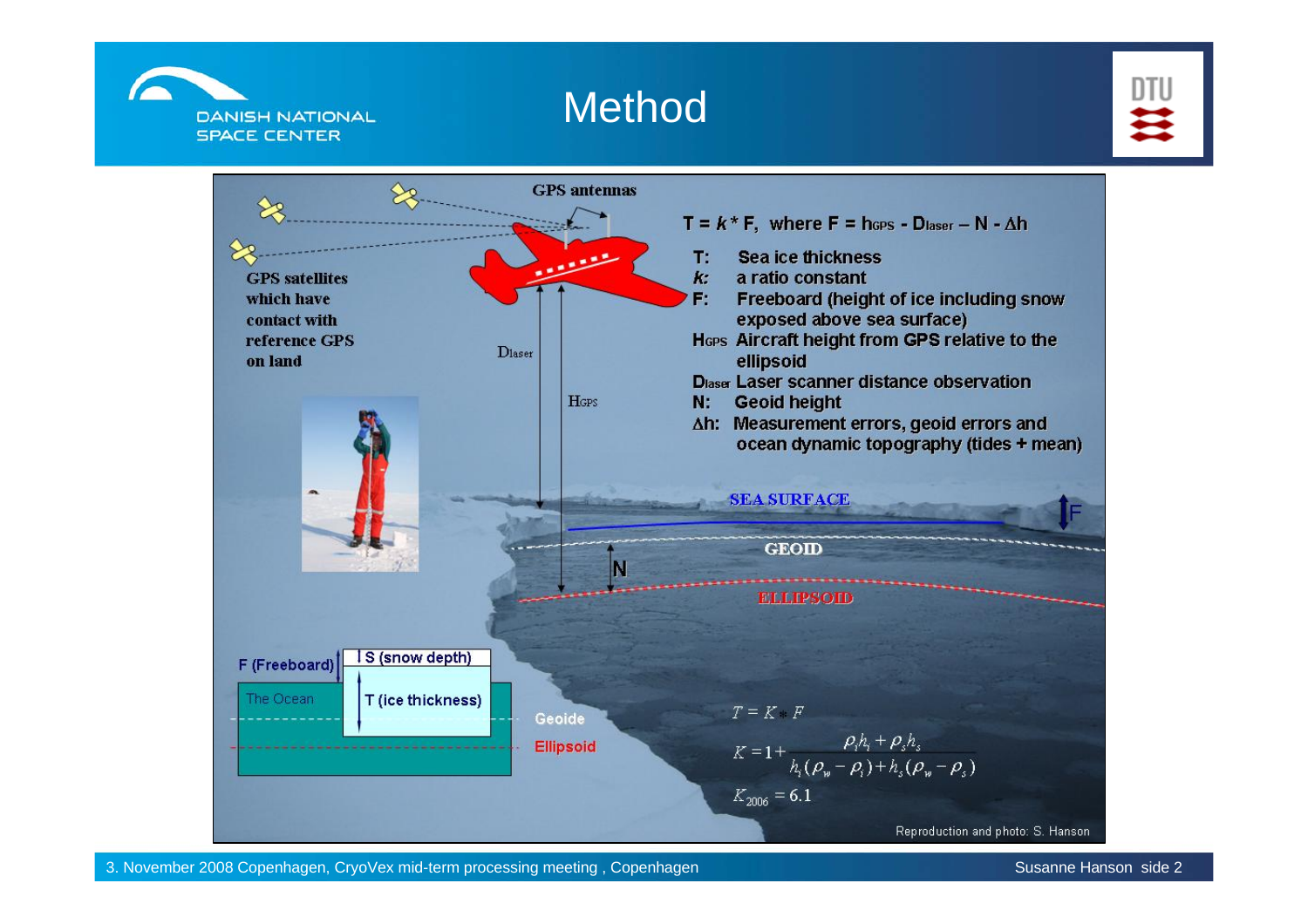

### **Reflectors**



#### **Corner Reflectors (CR), 1 may 08, Malcom, stefan, christian, susanne, rene**

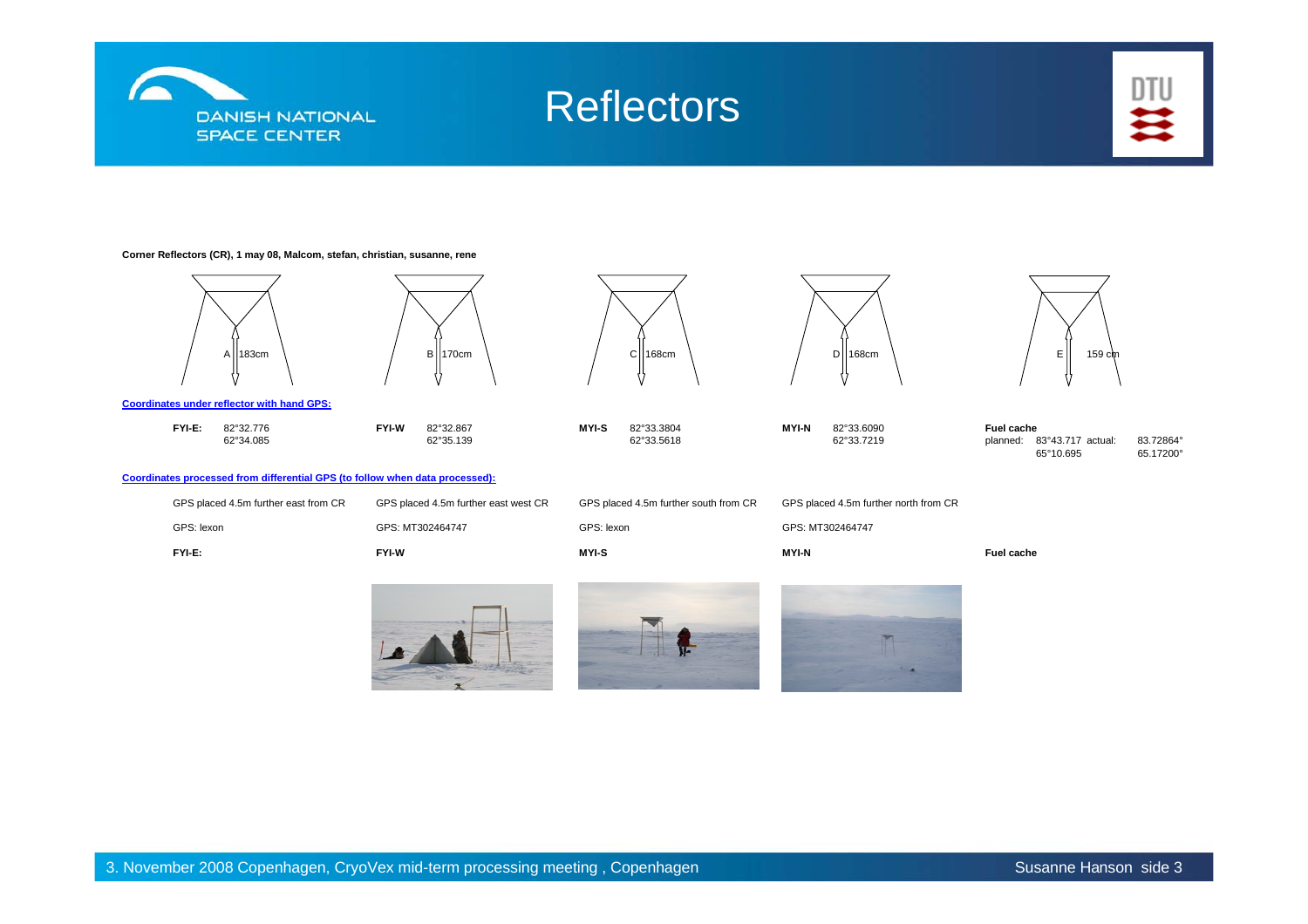

#### Setting up the validation lines









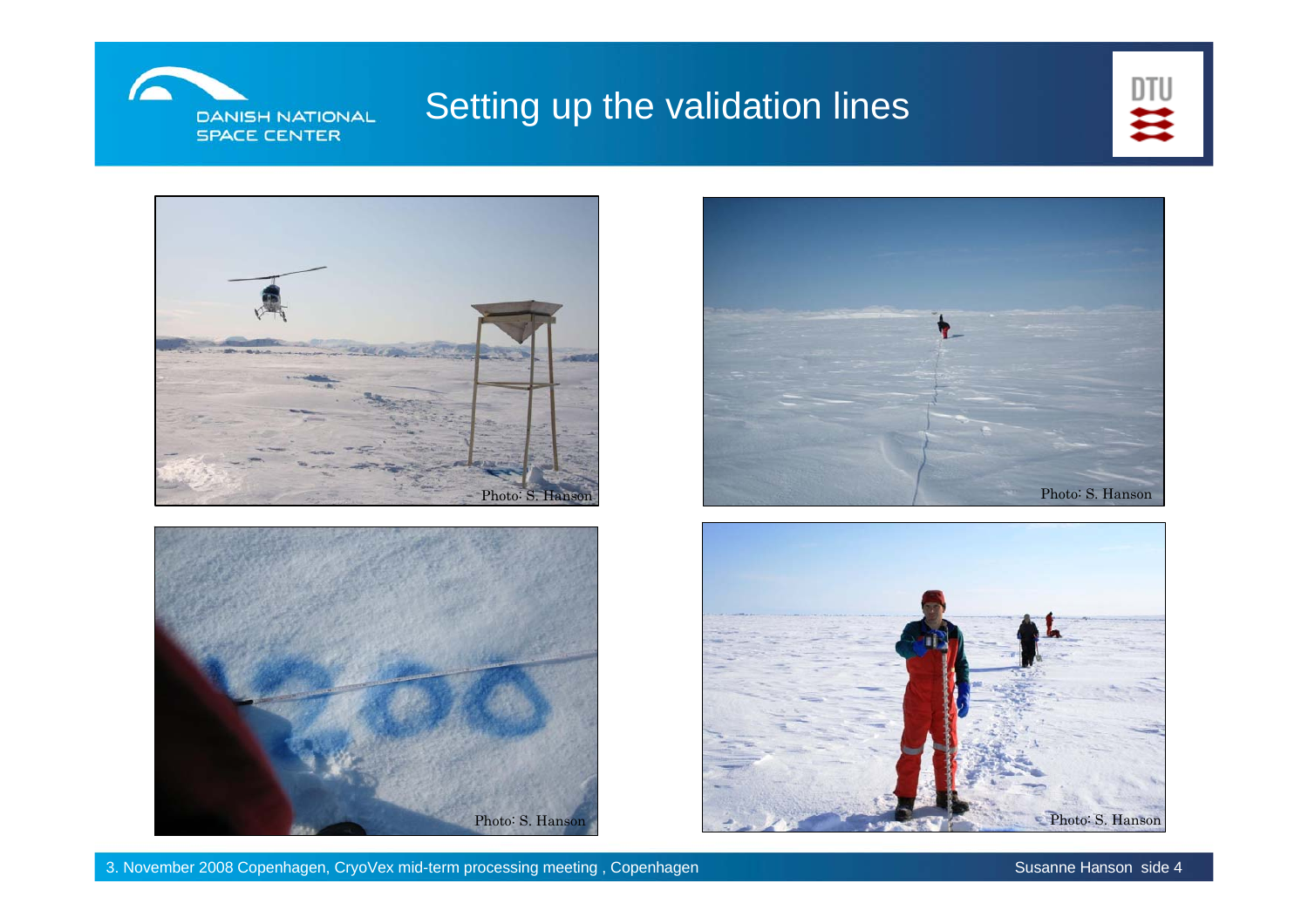

## Snow pits









#### Note:

86-73cm: <1m; I-B;finger 73-68 cm: <1mm; I-B;knife 68-60 cm:1 mm; II-B-2;finger 60 cm : ice lense60-28 cm:1-6mm;III-A-2;fist 18-3cm:1-4 mm;III-A-3 medium grained;pencil 3-0 cm:1-8mm; III-A-3 mature surface:dry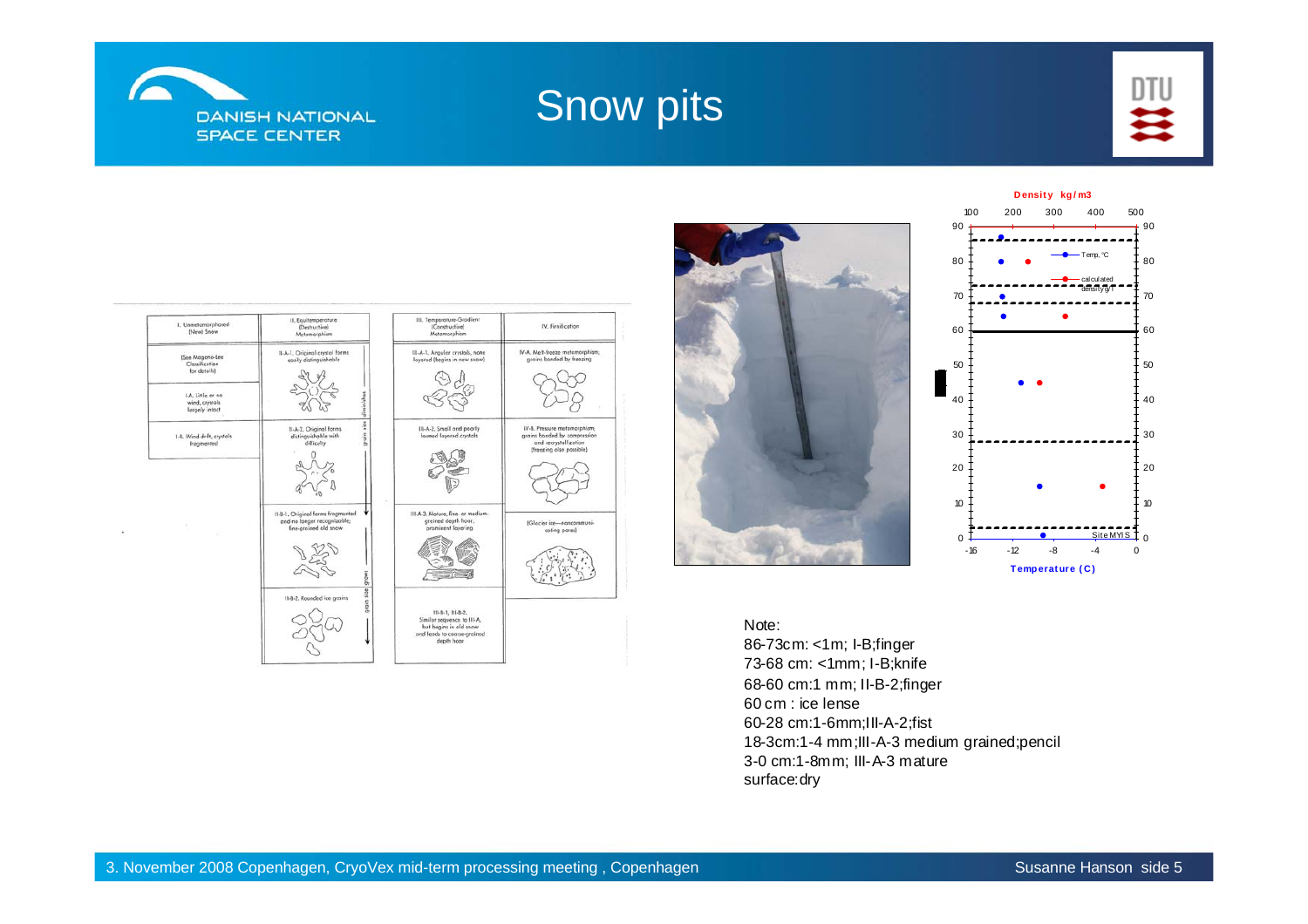

## FYI validation line



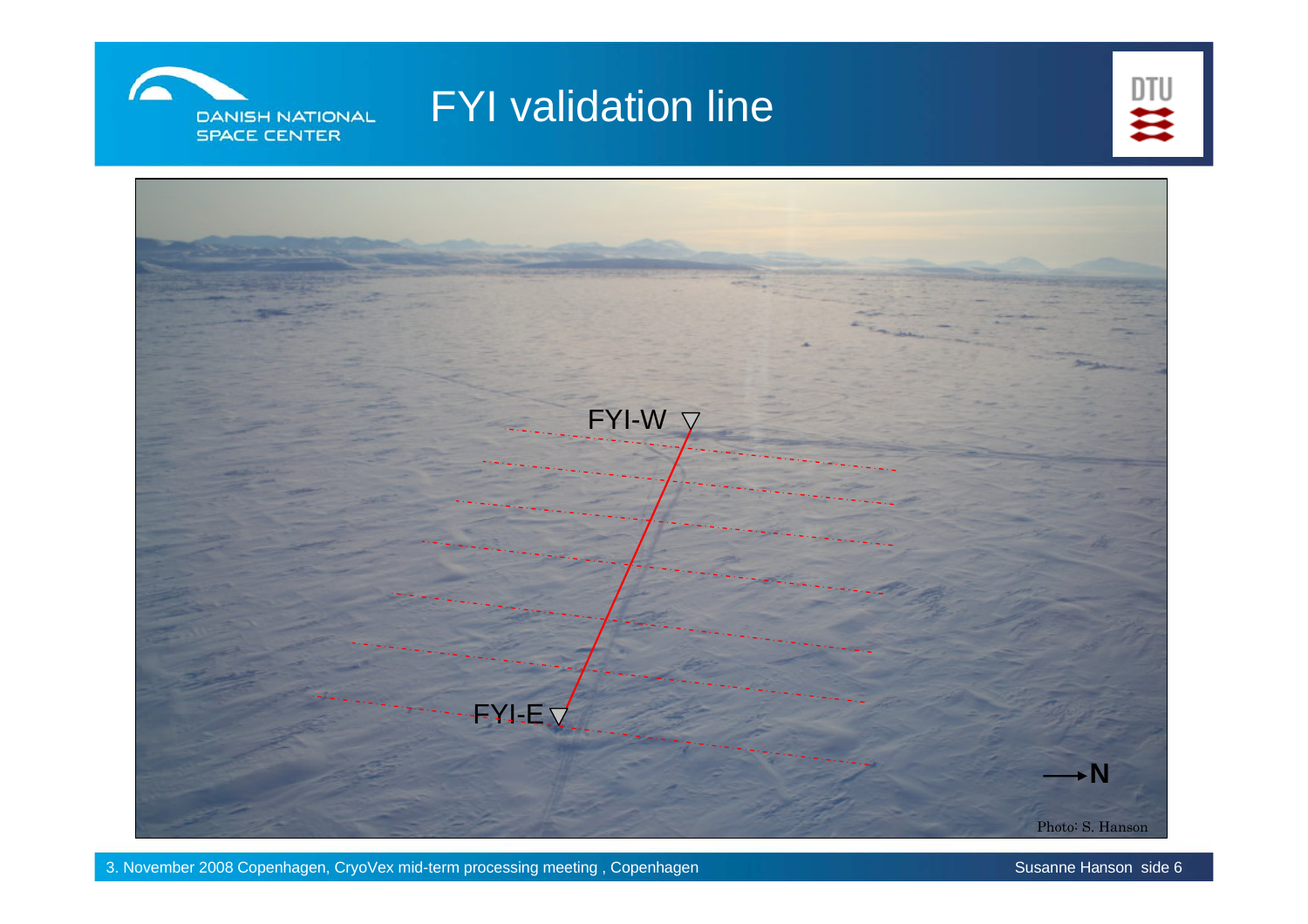

## MYI validation line



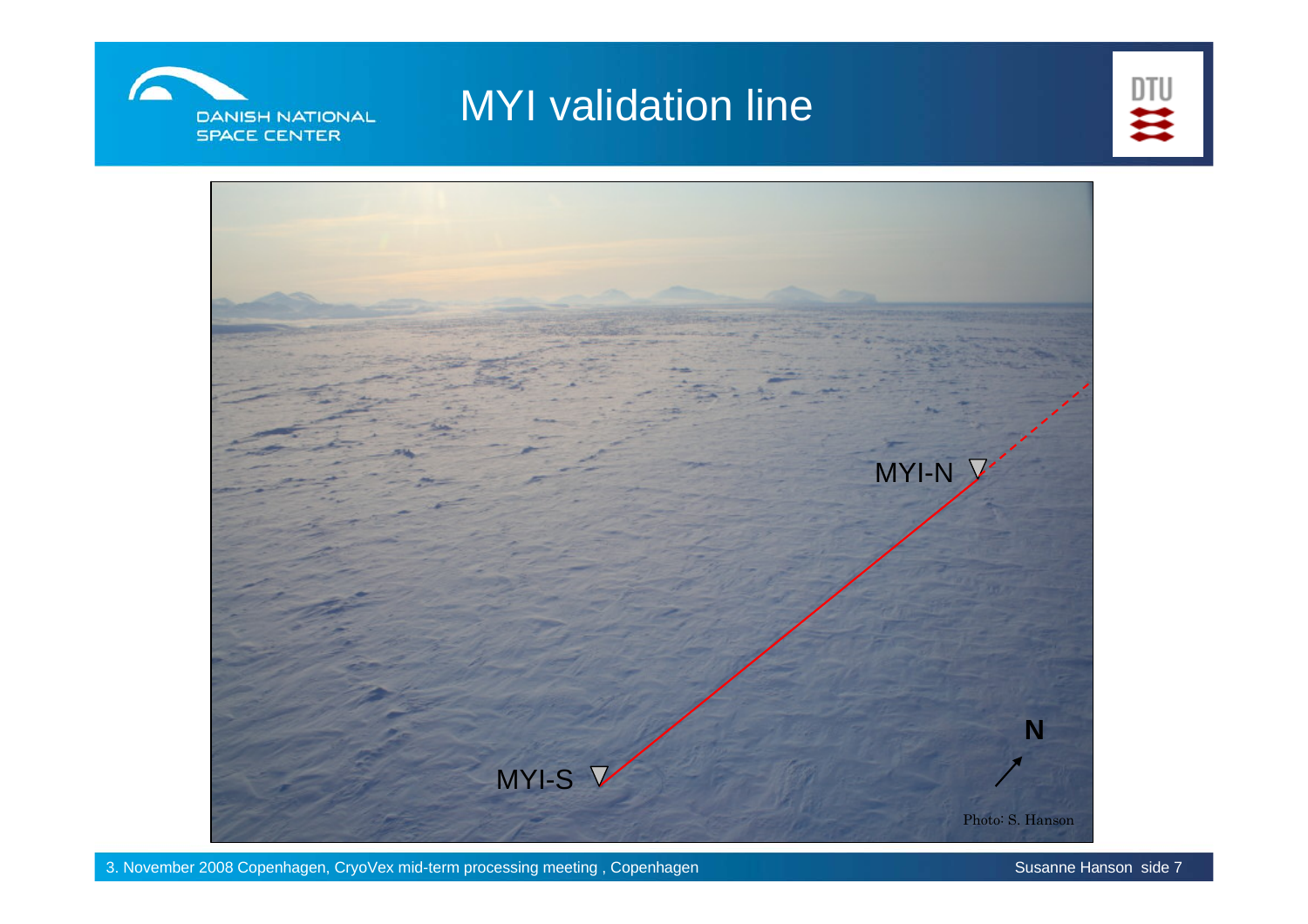

## FYI: in situ data



#### **FYI Validation Line, CFS Alert April 2008**

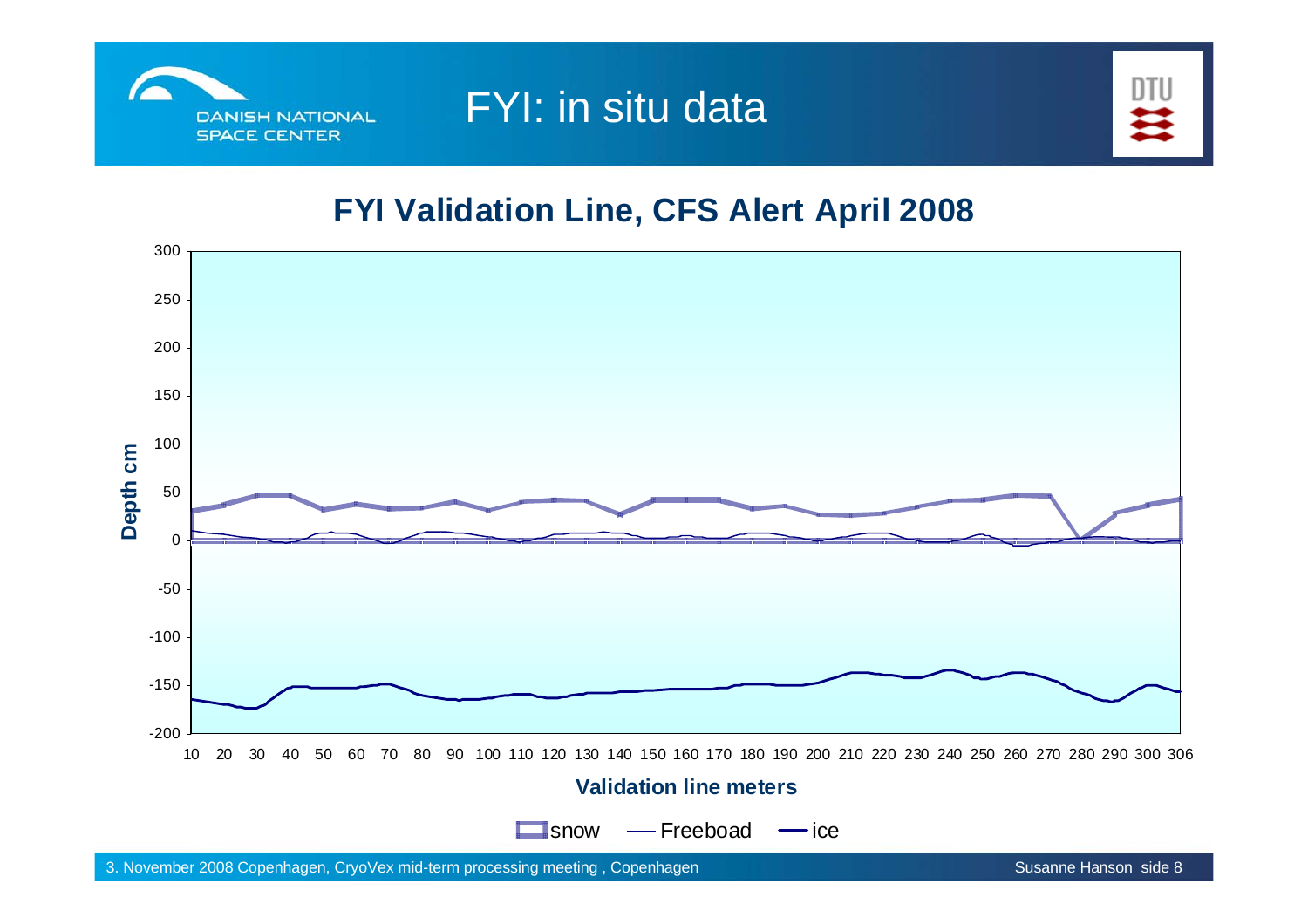

MYI: in situ data



#### **FYI Validation Line, CFS Alert April 2008**

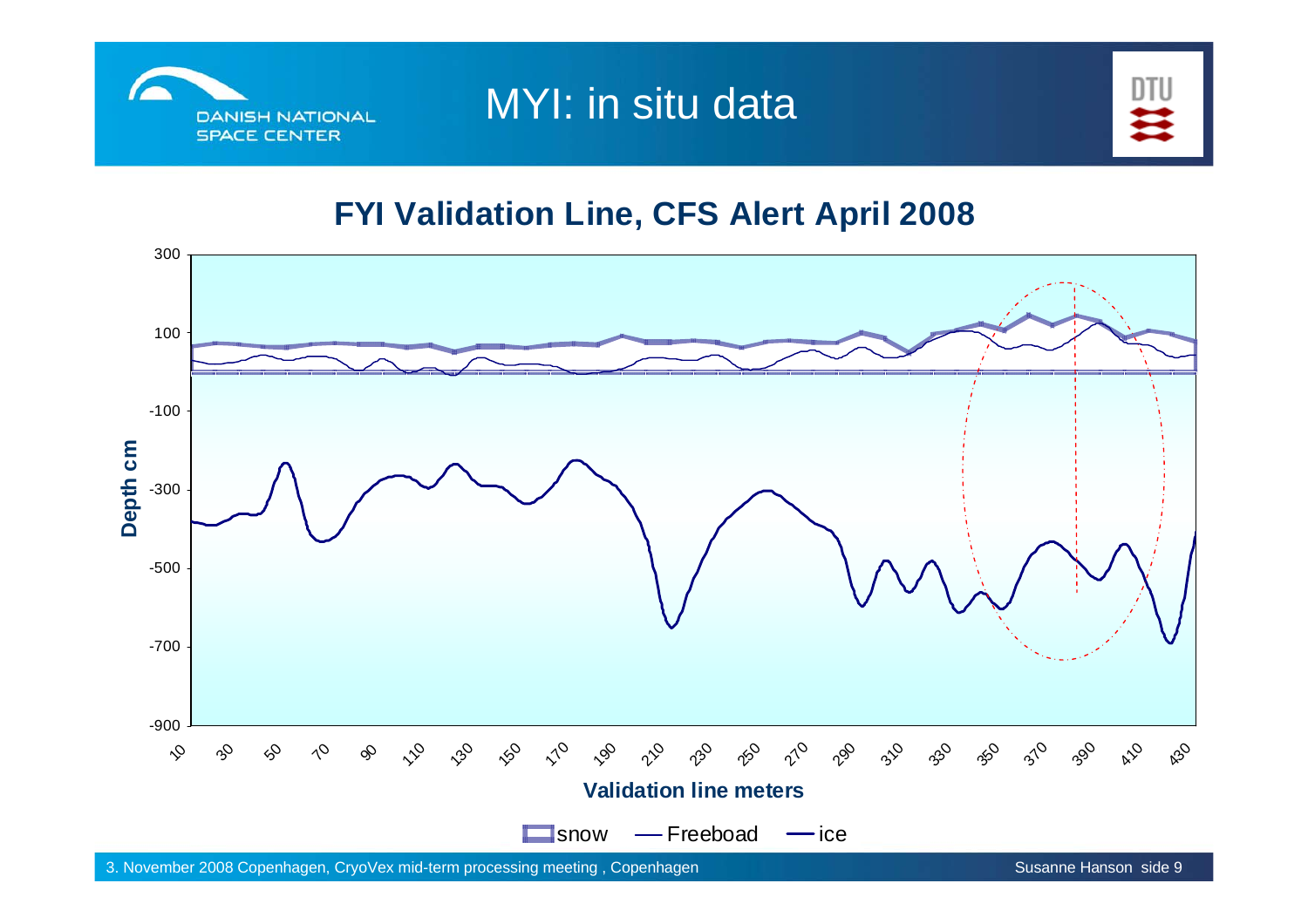

#### FYI & MYI Ice Thickness Distribution





FYI is very level ice with an ice thickness of 150 – 180 cm…

Where MYI ice has a broad distribution of ice thickness between 250 – 760 cm with no representative ice thickness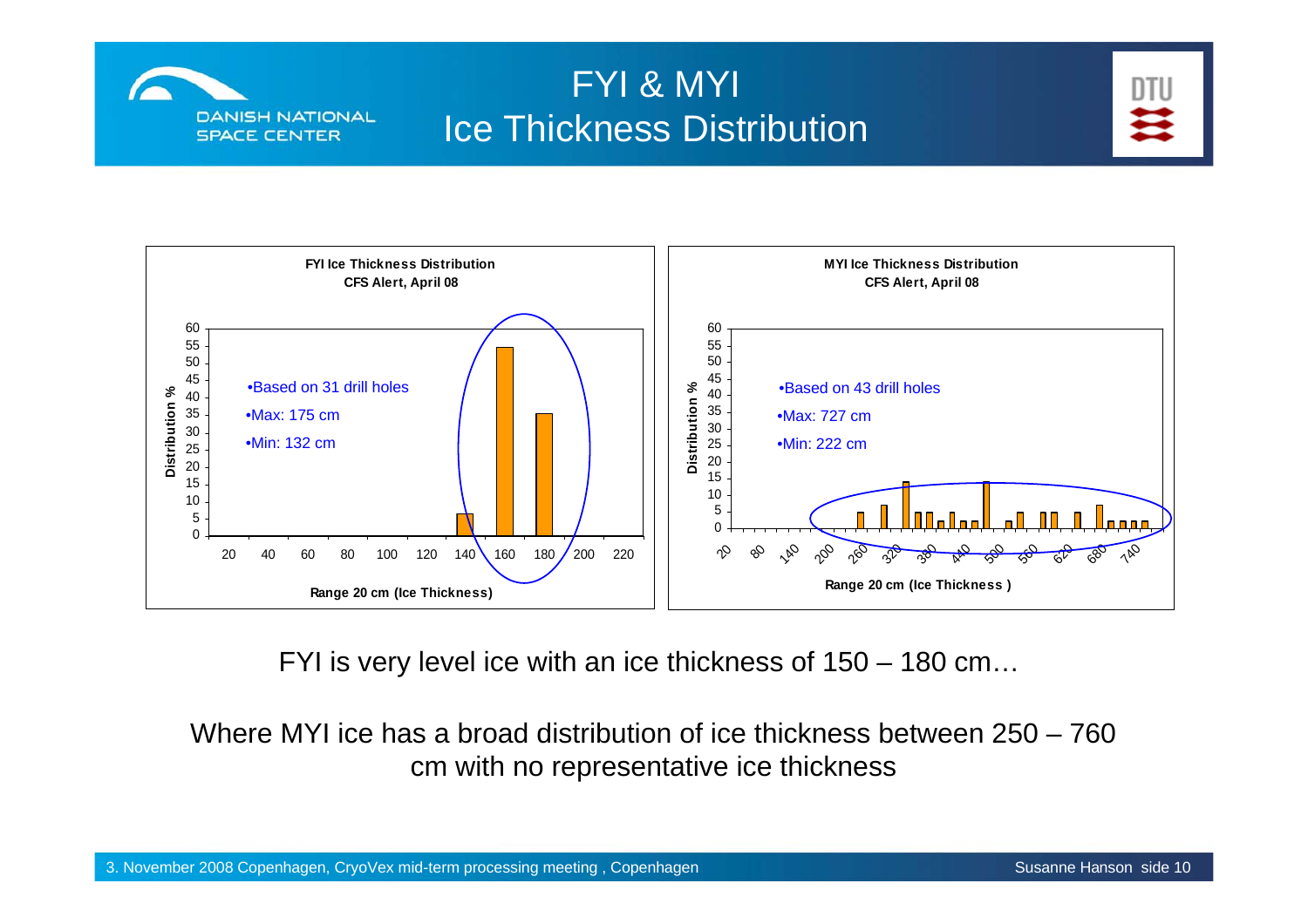

# FYI & MYI Freeboard Distribution





Again FYI has a more simple distribution of freeboard between -6 – 6 cm with the most pronounced values around 5 cm

The distribution of MYI freeboard represent the complexity of the ice with a range from -10 – 124 cm with a typical value of 35 cm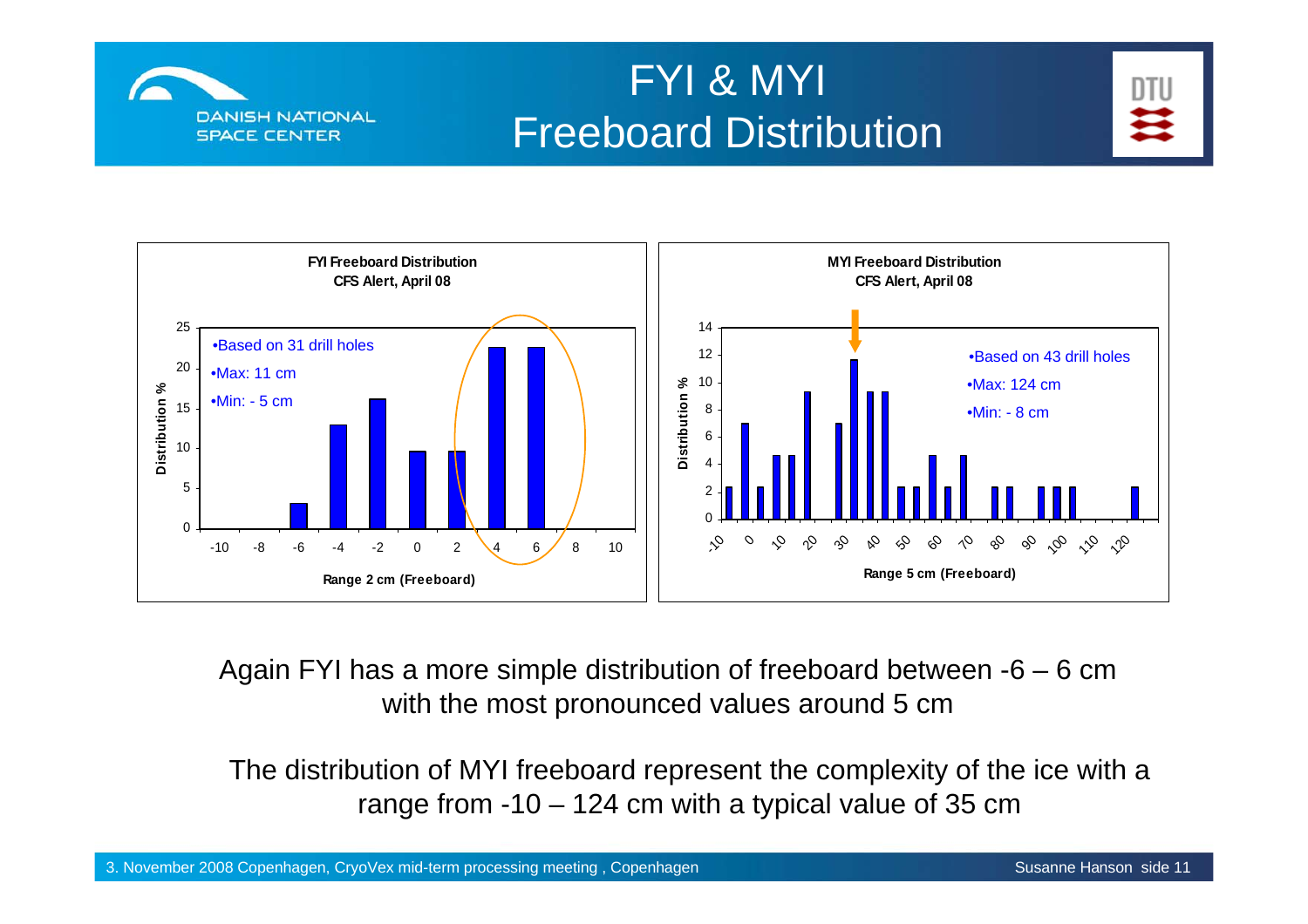

# FYI & MYI Snow Thickness Distribution



![](_page_11_Figure_3.jpeg)

FYI snow thickness is within the range of  $10 - 70$  cm with a normal distribution around 35 cm

The snow distribution at the MYI has also a representative value close to 35 cm (40 cm) but also mirrors the complexity of the surface of the MYI with an huge range of snow thickness